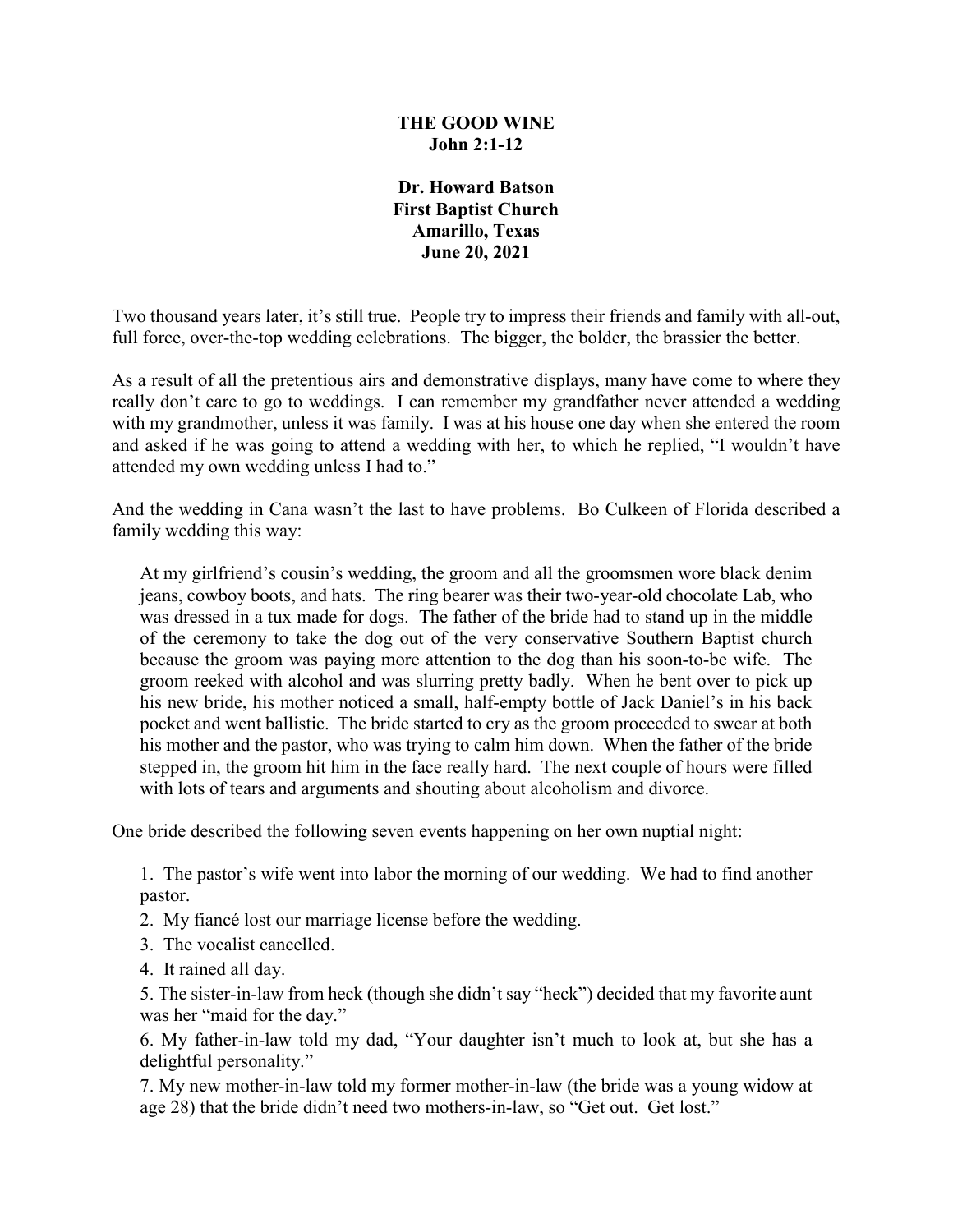Well, here's the progress report on that one. They've been married 23 years, have two sons, age 21 and 19. And by the way, the bride's dad never did speak to the groom's dad again, not until this day.

As someone who is officially "in the wedding industry" by default of having the authority to say, "I now pronounce you husband and wife," and as a result of watching over the beautiful facilities of this blessed church, I have always been amused with the movie *The Wedding Planner* starring no less than Jennifer Lopez and Matthew McConaughey. While the lead actress, Lopez, plans the most extravagant and extraordinary wedding events known to humanity throughout the movie, at the end of the day, at her own wedding ceremony, it is all sweet, simple, and short. The way I have become convinced that a wedding ought to be.

Sometimes we are quick to forget that we are worshipping the Lord Jesus Christ at a wedding and neither the bride nor her mother who, somehow in the cacophony of confusion think that their very social self-worth is somehow attached to this, the most significant event known in the history of humankind.

In fact, so absurd have the requests become that after every wedding it seems that we're having to rewrite our wedding policies. We are working on a revision as I speak. Just when you think you've heard it all, another ridiculous request comes flowing down the pipeline of paperwork. "No," I've had to say, "you cannot sing 'Making Love in a Doublewide Trailer' at your wedding in the sanctuary of First Baptist Church." And, "No, your Pomeranian puppy cannot be the ring bearer down the side aisle." Both actual requests through the years.

Thus, I thank the Lord that his very first miracle occurred at a wedding, for if we ever needed the Lord's presence at any event these days, it certainly would be at these nuptial nightmares.

Now, my grandfather would be disappointed to learn that our Lord did go to weddings. Look at John 2:1. "There was a wedding in Cana of Galilee, and the mother of Jesus was there; and Jesus also was invited, and His disciples, to the wedding."

I want you to notice the place of the wedding. It's in Cana. John 1 closes with Nathanael declaring that Jesus is the "Son of God" after Jesus demonstrated that He knew everything there was to know about Nathanael before a word was exchanged between them. Nathanael, we learn in John 21:2, was from Cana. John switches his focus from Nathanael of Cana to a wedding in his dear city.

The wedding happened on the third day. I don't want to make too much of it, but "on the third day" has to resonate with disciples, with believers – reminding the Church of her own great thirdday experience in the resurrection of Jesus. By the simple phrase, "the third day," John gives our story concerning the beginning of our Lord's public ministry in a nondescript barrio of a town a hint of the glorious consummation of the gospel.

Cana is about eight or nine miles from Nazareth. No surprise that the family of Jesus could attend.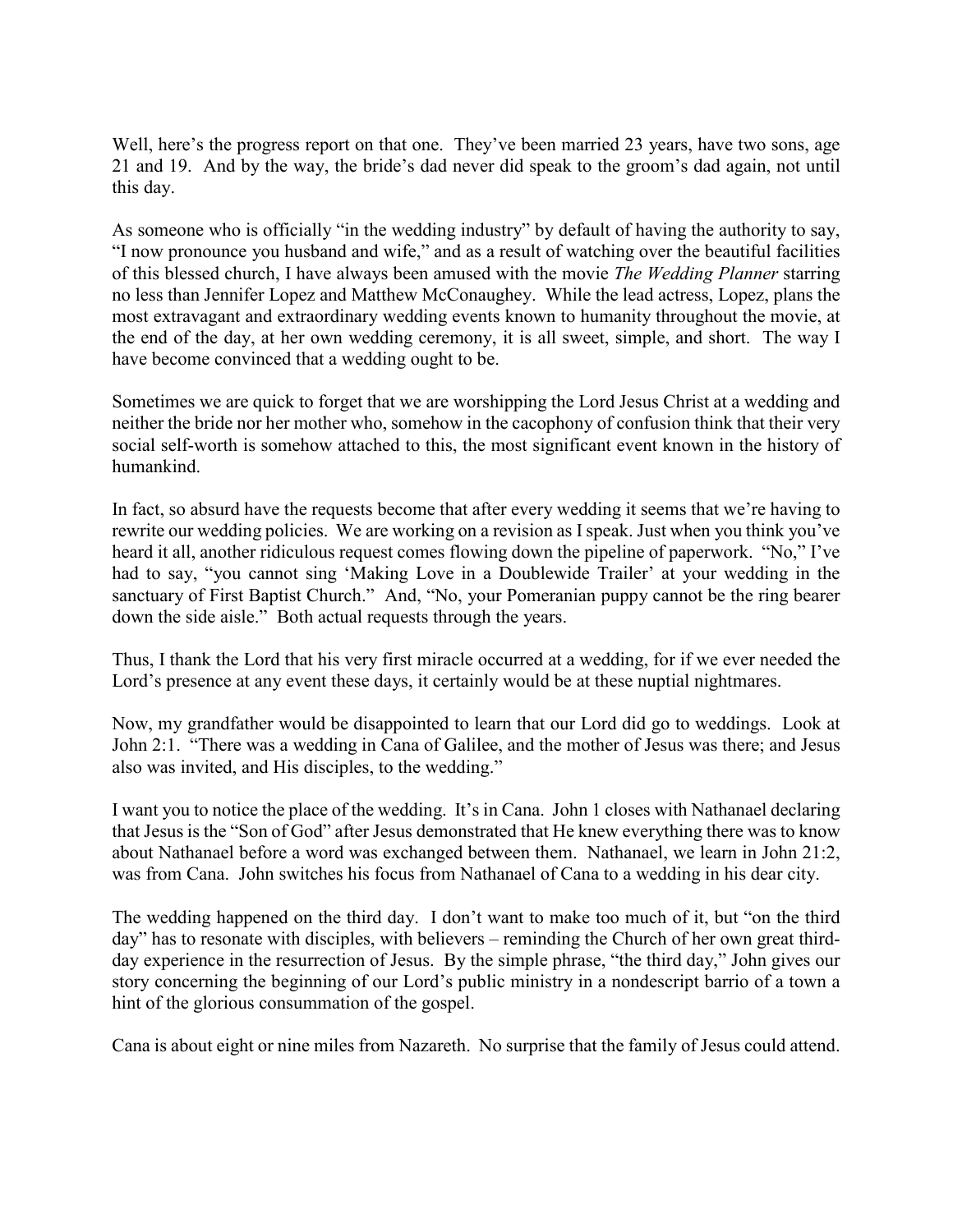But there is a tragic event at this wedding. Look at verse 3. "The wine gave out." Wine always does, doesn't it? It always gives out. My mother used to say, "All good things must come to an end." That's another way of saying "the wine gives out." Mary, the mother of Jesus, is in an absolute panic. They have no wine.

Now, Mary might be a bit of a busybody here, but that's the way women who, in that culture and ours, play the role of hostess respond to the embarrassment of emptiness. We've all been at a party when the food runs out, where the goodies are gone. We all know the intensity of embarrassment that occurs when the host or hostess has not provided enough. They've been stingy, and we walk away unsatisfied. If you think that we have it difficult today as hosts and hostesses, you need to know that in the first century the wedding feast could go on as long as a week.

The wine ran out. Perhaps they're poor and can only make a minimal provision, hoping against hope that it will last. And, in fact, the bridegroom's family could be liable to a lawsuit. By the way, I think we ought to go back to the biblical tradition. I do want you to notice that in the first century the reception would have been hosted by the groom's family. We have a very unbiblical custom today, expecting fathers of daughters to pay for the whole affair. The Bible demands otherwise, as the family proceeds from the bride's house to the bridegroom's house for the religious ceremony and joyous celebration. (The fact that I'm the father of three girls had nothing to do with that previous statement – the Bible says what the Bible says.)

Up until this moment, there had been no miracles in the ministry of our Lord. Mary, nonetheless, has complete trust in her son Jesus. Let's not forget – she knows that His birth was a miracle, for she had spoken to angels concerning her expectations. Can't we assume that His mother, of all people, would have some knowledge of all the events surrounding His ministry? She's there at the beginning, and she's there at the end, even at the foot of the cross. Not only at birth, she was probably there at baptism, where His ministry was inaugurated and the heavens, themselves, thundered their pleasure.

"Jesus, this is going to be an embarrassing situation. Now hurry up and do something!"

His response has been greatly misunderstood (v. 4). "Woman, what do I have to do with you? My hour is not yet come."

First of all, don't interpret "woman" as some sort of derogatory term for the mother that He loves greatly. In fact, at the end of the gospel, when He is hanging on the cross, crucified, He looks at Mary and calls her the same thing: "woman." That's when He is making sure that John is going to take care of her. Or when he speaks to the Samaritan woman at the well, He calls her "Woman." A better interpretation of the response would be something like this: "Mom, you can't set My agenda. My hour has not yet come. I can only do what the Father calls Me to do."

Jesus' "hour" is often a reference to His crucifixion and glorious resurrection, the Passion weekend. And in reality, the "hour" is the center of every story of Jesus, as the cross is the center of every decision concerning our Lord.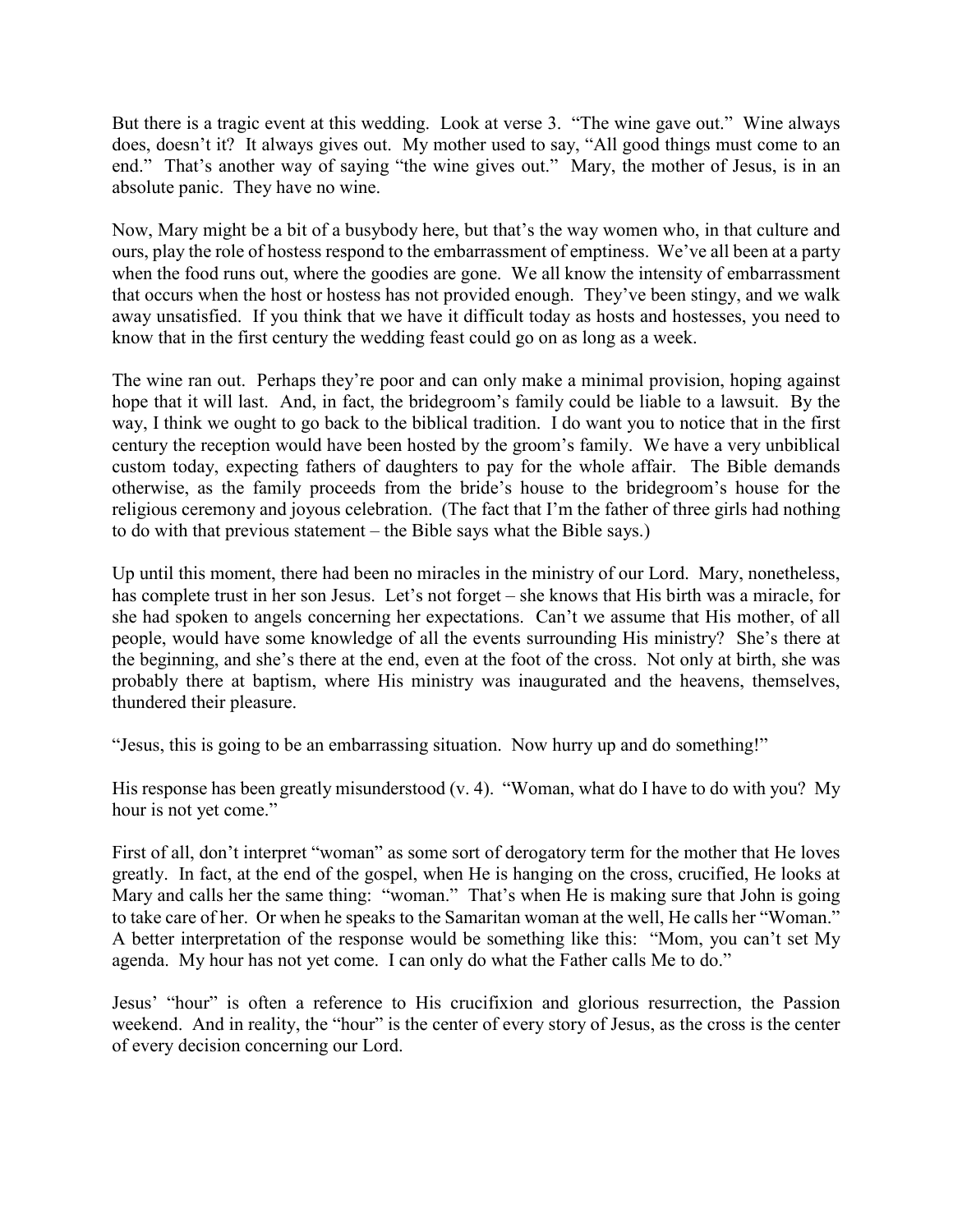Mary doesn't feel rebuffed, nor does she feel belittled. In fact, her trust in Him is unwavering. His mother said to the servants, "Whatever He says to you, do it."

I want us to look at several truths in this passage.

# **I. Do whatever He tells you to do.**

Put plainly, Mary says to the servants, "Trust Jesus." In fact, Jesus Himself said, "This is the work of God, that you trust the One He sent" (John 6:29-30). Whatever He tells you to do, do it.

Isn't that the ultimate trust? Obedience is, isn't it? Yielding to the commands of our Lord simply because He said so.

Did your parents ever use that line on you when you were growing up? "Why...Why...Why," we inquire as children. "Why have you told me to do this or that?" "Why these instructions?" "Why now? Why not later?" "Why not this way instead of your way?" As children, we all have those conversations with our moms and our dads, and every mom and dad in this room has, at one time or another, replied, "Because I said so!"

Isn't that the ultimate relationship that you can have – to trust someone so much that you'll do whatever they ask you to do. Isn't that the way our relationship ultimately should be with God? Whatever He tells us to do.

As the story unfolds, there are six stone water pots. They were there for the Jewish custom of purification. They each held about 25 gallons, so we have a total of about 150 gallons or more. The pots were there for the purification before the meal – water poured over the hands of every guest. They were filled to the brim (v. 7). The teller of this story wants you to realize there is nothing that could be added to this water. There is no powder punch in the miracle. The pots are filled to the brim.

## **II. Don't make it complicated.**

First of all, do whatever He tells you. Secondly, don't make it complicated.

In this first miracle, it's so simple – fill, draw, take. Notice the command. "Jesus said to them, 'Fill the waterpots with water.' And they filled them to the brim. He said to them, 'Draw some out now, and take it to the headwaiter.' And they took it to him" (v. 7-8).

Fill. Draw. Take. No abracadabra. No magic words from a Merlin-type messiah. No incantations. The conditions for the miracle are nothing less than ordinary. Nothing extraordinary. In fact, throughout the gospels, Jesus' divine interventions are exquisitely simple. Trust by doing something simple. Fill. Draw. Take.

In reality, most of discipleship is simple, simple obedience. That's not really the way we want to follow Jesus. We want a mystery religion. We want some secret society. We want to know another way. We want to break the code, find the secret.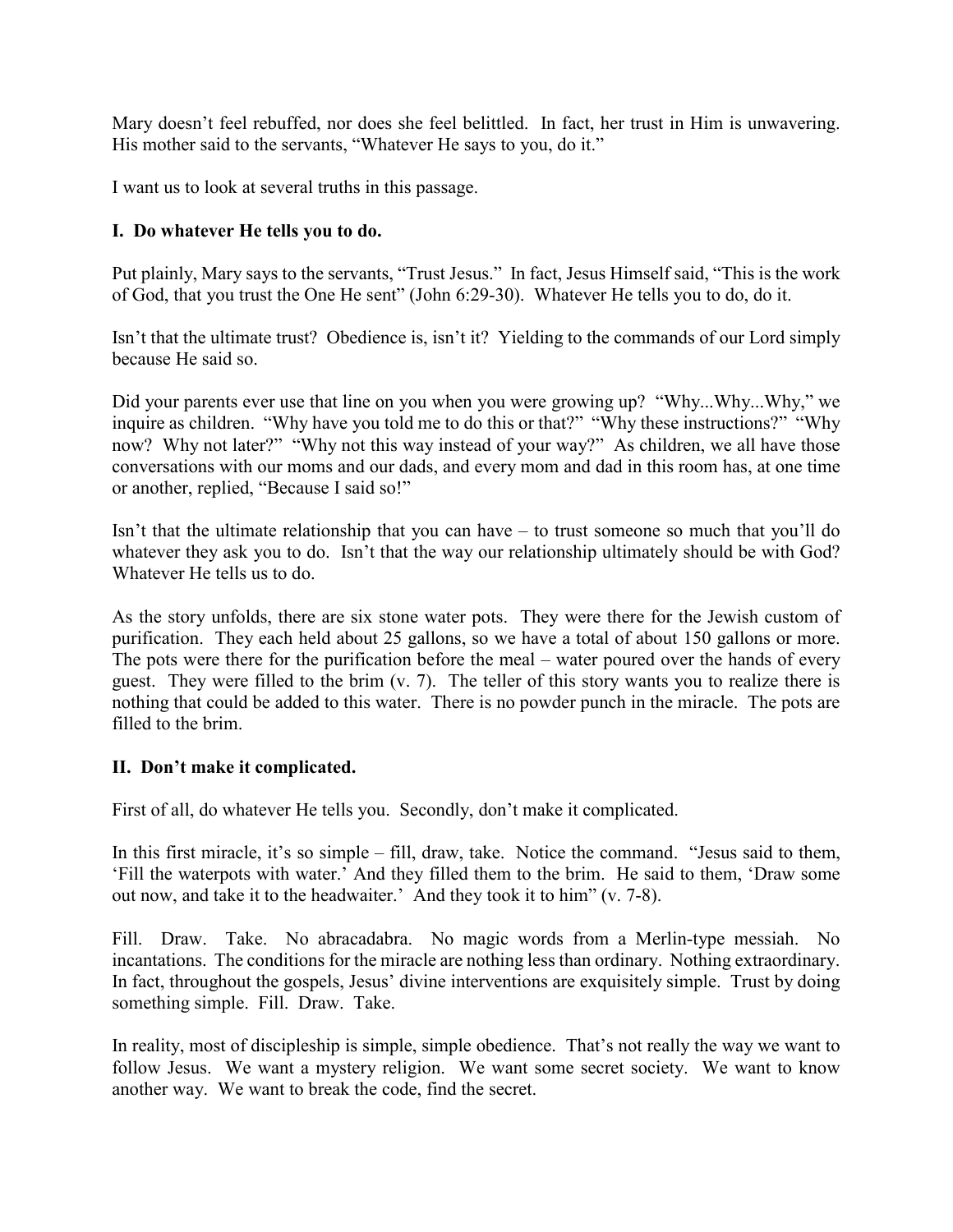Well, here's the secret: Fill, draw, take. Do whatever He tells you to do. All good things come to disciples who don't make it complicated, who walk in simple obedience.

Do whatever He asks you to do, and don't make it complicated.

There is not, at last, the great book in the bookstore that is going to make you "get it." There is not a movie that is going to change your life forever. There is not another seminar, a great teacher, or a weekend discipleship experience that is going to make you be who God wants you to be.

Don't make it complicated.

I think we make it complicated because obedience is way too challenging. To crucify ourselves and take up our crosses daily and follow Him – the burden is too big. Surely there has to be another way. Surely there's a secret way around obedience as a disciple.

There's not. Don't make it complicated.

#### **III. Know the source of all good gifts.**

Now, no one actually sees the miracle happen. It is tasted, not seen. In fact, the headwaiter didn't know he was talking about a miracle when he made his great proclamation, "You have kept the good wine until now." The head waiter didn't know. The bride didn't know. The groom didn't know. The guests didn't know. But they knew. Look at verse 9. "...but the servants who had drawn the water knew." Later we learn the disciples know what has happened.

God is the source of all good gifts.

Don't be like the bridegroom, not even knowing who is providing the wine at your wedding. Don't be like the headwaiter who is in charge of the festivities, ignorant of the source of the good wine. Every good gift you have in your life comes from God. It may come through people God has placed in your life, but ultimately it all comes from God – the One who created you, redeemed you, and sustains you, the One who knows the plans He has for you.

All good gifts come from God.

## **IV. Discipleship is a daily decision.**

Look at verse 11.

This beginning of His signs Jesus did in Cana of Galilee, and manifested His glory, and His disciples believed in Him.

What Luke or Matthew might call "miracles" or "deeds of power," John calls "signs." *Semeion.*  By calling them "signs," John is saying the miracle points to some truth greater than itself. The great truth is not that water can become wine if you fill the pots to the brim. The truth of the